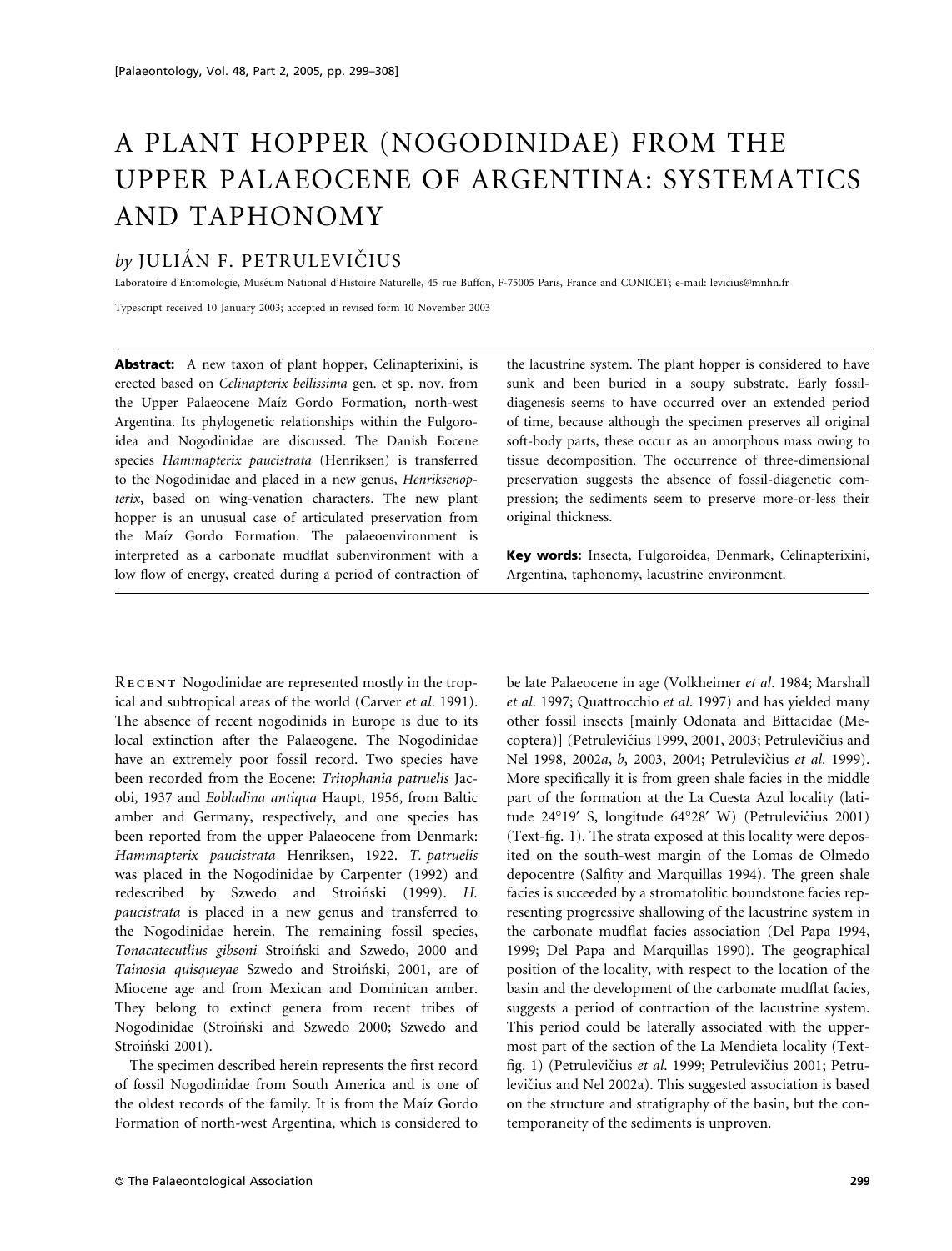

TEXT-FIG. 1. Location of the La Cuesta Azul locality. Palaeogeographical map of the Santa Bárbara Subgroup, redrawn from Salfity and Marquillas (1994) and del Papa (1999). Structural highs are indicated by shading.

Extant Nogodinidae occur mostly in tropical and subtropical areas of the world (Carver et al. 1991). The present distribution of the family in the Neotropical region ranges from subtropical northern Argentina and Chile to Mexico (Penny and O'Brien 2000). Thus the occurrence of the new fossil coincides with the current distribution of the Nogodinidae in Argentina. Neotropical nogodinids are restricted to the Nogodininae: Nogodinini and Bladinini (Penny and O'Brien 2000).

## MATERIAL AND METHODS

The specimen is housed in the Departamento Científico Paleozoología Invertebrados, Museo de la Plata, La Plata, Argentina (MLP 29016). It was originally partly covered, and was prepared with a pneumatic hammer.

The wing venation nomenclature of Kukalová-Peck (1983, 1991) and Dworakowska (1988) is used. I follow the phylogenetic system of Cimicida ( $=$  Homoptera + Heteroptera) proposed by Shcherbakov and Popov (2002) and the phylogenetic classification of Auchenorrhyncha proposed by Emeljanov (1990). Some familial characters used here are based on Shcherbakov (1981).

The taphonomy of the specimen is analysed following the methodology and theoretical framework of Fernández-López (1984, 1988, 1999, 2000) and Fernández-López and Fernández-Jalvo (2002). The terms and concepts used are as follows: (1) biostratinomy, modifications of taphonomic entities from death or production to burial; (2) production, processes from which taphonomic entities originated (i.e. death of an entire organism or disarticulation); (3) ademic, a palaeobiological entity inferred from a taphonomic element registered outside its living place; (4) allochthonous, a taphonomic element buried outside its place of production; (5) fossil-diagenesis, events that occurred between burial and collection of taphonomic elements.

## SYSTEMATIC PALAEONTOLOGY

HEMIPTERA Linné, 1758 FULGOROIDEA Kirkaldy, 1907 NOGODINIDAE Muir, 1930 sensu Fennah, 1978, 1984, 1987 NOGODININAE sensu Fennah, 1987

#### Genus HENRIKSENOPTERIX gen. nov.

Derivation of name. Greek pterix, wing, and dedicated to K. L. Henriksen who discovered and described the type species.

Type species. Hammapterix paucistriata Henriksen, 1922, p. 23, fig. 12.

Diagnosis. The main characters of this taxon are: (1) forewing with short basal cell; (2) absence of the basicubital plate in forewings; (3) CP running at some distance from wing margin, and several crossveins between them; (4) simple costal margin; (5) membranous wings without granules; (6) broad basal cell; (7) row of aligned transverse veinlets distal of rp-mp and mp-cua crossveins; (8) developed ScP; (9) RA passing into the anterior margin (basal to the antero-apical angle) of wing; (10) posteroapical angle more or less distant from apex of clavus; (11) RA1+2 sigmoid; (12) MP vein supernumerary; (13) venation smooth; (14) middle part of CA and CP1+2 slightly concave (posteriorly curved).

Remarks. Of these characters, 1 is a synapomorphy of Fulgoroidea (Shcherbakov and Popov 2002); 2 is a synapomorphy of Fulgoroidea except the Tettigometridae; 3 is a synapomorphy of Issidae, Nogodinidae, Ricaniidae, Flatidae, Tropiduchidae, Lophopidae and Erybrachyidae; 4–5 are plesiomorphies of Henriksenopterix; 6 is a synapomorphy of Nogodininae; 7 is convergently (?) present in Nogodinini and Sassulina; 8 seems to be a plesiomorphy (?) shared with Celinapterix; 9–10 are present in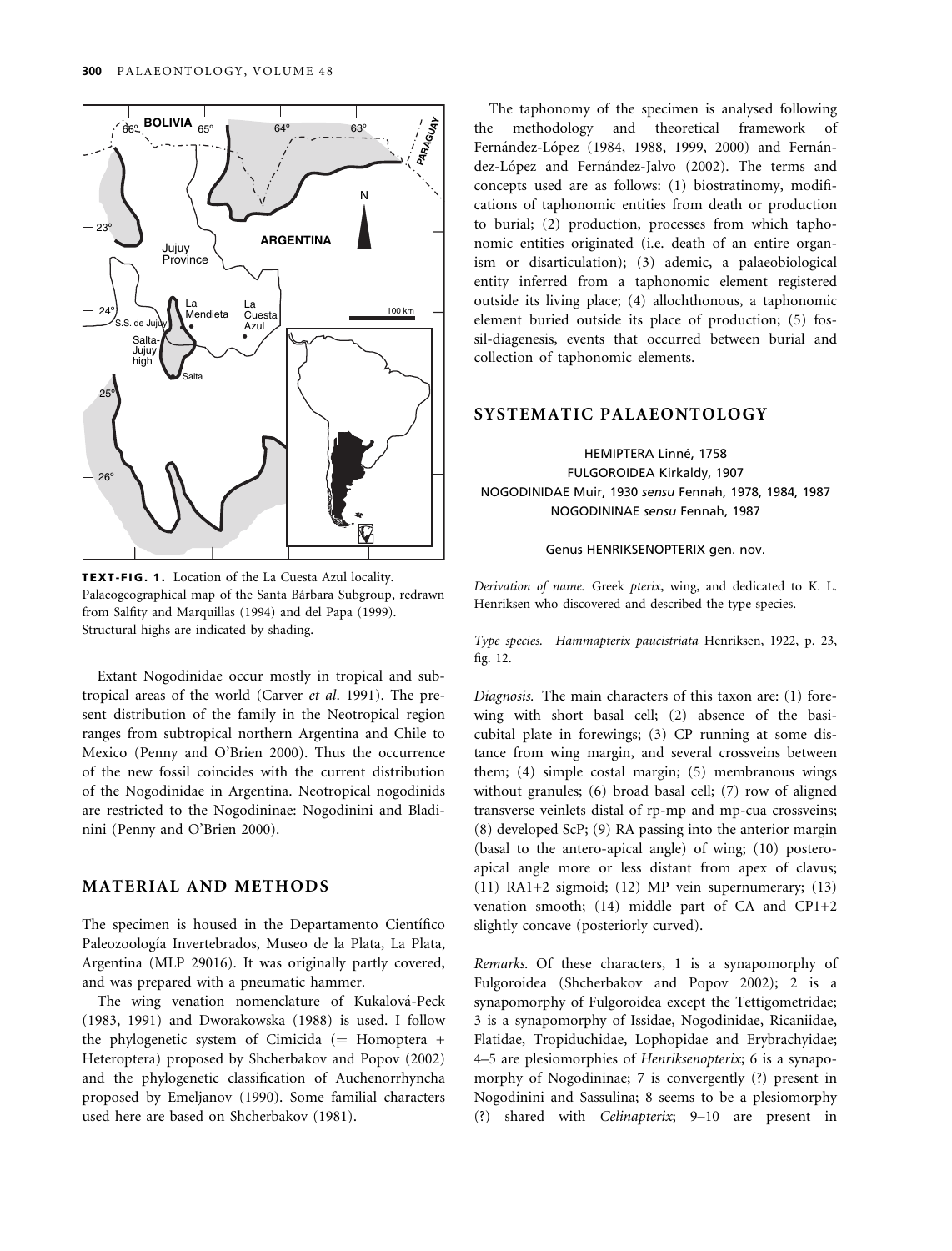Nogodinidae, Tropiduchidae and Lophopidae and absent in Ricaniidae (Shcherbakov 1981); 11–14 are autapomorphies of Henriksenopterix. Two of the last characters are convergently (?) present in Celinapterix.

Henriksenopterix paucistriata (Henriksen, 1922) was originally described as a species of Hammapterix (Henriksen 1922). This genus was considered to belong to the Ricaniidae and was only known from incomplete forewings from the Eocene of North America and Europe (Carpenter 1992). In this work the European species described by Henriksen (1922) and Piton (1940) are considered to belong to other genera because of several differences observed in wing venation. The species of Piton (1940) is not well preserved but seems to be a Ricaniidae, as the RA seems to end at the antero-apical angle of the wing; regrettably the clavus is not visible in the drawing of Piton (1940) to confirm the attribution to the Ricaniidae. Henriksenopterix could not be included in the Ricaniidae because the RA passes into the anterior margin of the wing (basal to the antero-apical angle), and the postero-apical angle is more or less distant from the apex of the clavus. In the Ricaniidae the RA passes into the antero-apical angle of the wing, and the posteroapical angle is immediately beyond the apex of the clavus.

As Henriksen (1922) noted, the specimen lacks many important characters. However, it may be assigned to the Nogodininae based on: (1) the presence of a broad basal cell, a synapomorphy of the Nogodininae; and (2) the presence of transverse veinlets distal of rp-mp and mp-cua crossveins, a character present in the Nogodinini and Sassulina.

Henriksenopterix also has the vein ScP+RA+RP with a long stalk, which is a feature of Nogodinina. The genus shares some derived characters with Celinapterix, i.e. sigmoid RA1+2; smooth venation; middle part of CA, CP1+2 slightly concave (posteriorly curved). However, the new genus has a supernumerary MP vein, an autapomorphic character absent from Celinapterix.

Differences from Hammapterix (Scudder 1890) are sufficient to attribute the new species to a new genus. Furthermore, some characters found in Henriksenopterix are sufficient to create a suprageneric taxon. However, because of its fragmentary condition (principally lack of clavus and hind leg), this is currently considered unwise until more complete material is available.

#### CELINAPTERIXINI taxon nov.

Type genus. Celinapterix gen. nov.

Diagnosis. The main characters of this taxon are: (1) forewing with short basal cell; (2) long  $AA3+4 + AP1+2$ 

(1A + 2A of Shcherbakov and Popov 2002) entering the commissural margin before claval apex; (3) absence of the basicubital plate in forewings;  $(4)$  AA3+4 + AP1+2 (claval vein of Emeljanov 1990) passing into Ap3+4 near the apex of the clavus; (5) CP running at some distance from wing margin, and several crossveins between them; (6) simple costal margin; (7) membranous wings without granules; (8) second tarsus with two long spines; (9) row of spines on the apical margin of the hind basitarsus; (10) broad basal cell; (11) slightly curved row of four preserved teeth in the distal part of the first tarsus; (12) developed ScP; (13) RA passing into the anterior margin (basal to the antero-apical angle) of wing; (14) posteroapical angle more or less distant from apex of clavus;  $(15)$  hind basitarsus about 1.5 times the length of the second; (16) unaligned row of transverse veinlets distal of rp-mp and mp-cua crossveins; (17) RA and first vein of RP sigmoid; (18) third tarsus about one-half of the length of the basitarsus; (19) CuA with a divergent CuA1+2 (diverging at an acute angle from CuA3+4) resulting in a large cell (closed by a crossvein); (20) MP and CuA partially fused so the distal mp-cua crossvein is lost; (21) broad subcostal area; (22) middle part of CA and CP1+2 slightly concave (posteriorly curved); (23) smooth venation.

Remarks. Of these characters, 1–2 are synapomorphies of Fulgoroidea (Shcherbakov and Popov 2002); 3 is a synapomorphy of Fulgoroidea (except Tettigometridae); 4–5 are synapomorphies of Issidae, Nogodinidae, Ricaniidae, Flatidae, Tropiduchidae, Lophopidae and Erybrachyidae; 6–7 are plesiomorphies of Celinapterixini; 8 is convergently present in Tettigometridae, Tropiduchidae, Issidae, Nogodinidae and Flatidae; 9 is present in Nogodinidae (except Lipocallini); 10 is a synapomorphy of Nogodininae; 11 is convergently (?) present in Nogodinini and Sassulina, and a plesiomorphy (?) of Celinapterixini; 12 seems to be a plesiomorphy shared with Henriksenopterix; 13–14 are present in Nogodinidae, Tropiduchidae and Lophopidae but absent in Ricaniidae (Shcherbakov 1981); 15 seems to be a symplesiomorphy of Celinapterixini and Gastriniinae; 16–23 are autapomorphies of Celinapterixini, with character 23 convergently (?) present in Henriksenopterix.

#### Genus CELINAPTERIX gen. nov.

Derivation of name. Greek pterix, wing, and dedicated to María 'Celina' Digiani.

Type species. Celinapterix bellissima sp. nov.

Diagnosis. As for Celinapterixini.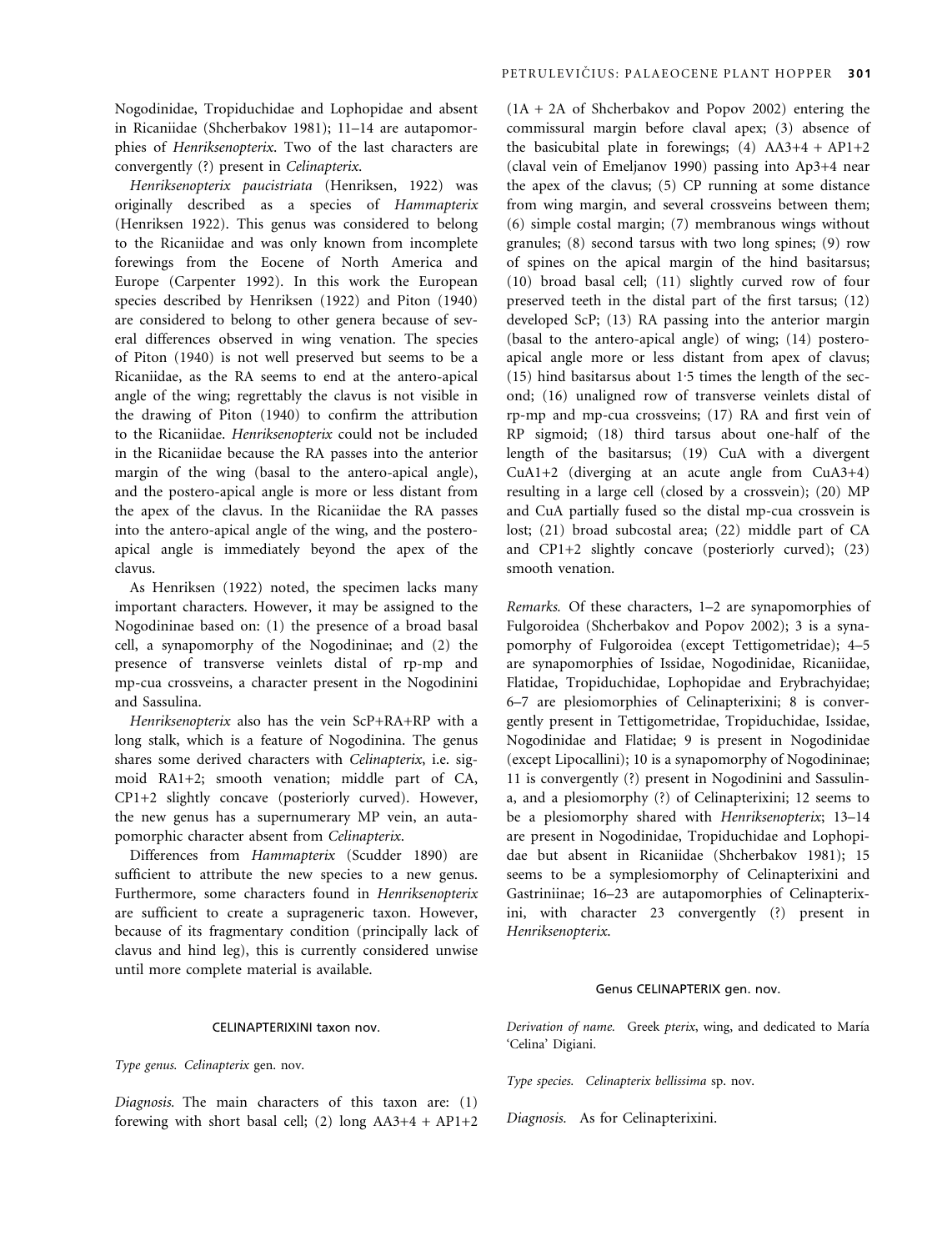### Celinapterix bellissima gen. et sp. nov. Text-figures 2–3

Derivation of name. Latin bellissimus (superlative of bellus), meaning the most beautiful; referring to the beauty of the specimen.

Holotype. Specimen MLP 29016, in the Departamento Científico Paleozoología Invertebrados, Museo de La Plata, Argentina.

Type locality and horizon. La Cuesta Azul, province of Jujuy, north-west Argentina, at latitude  $24^{\circ}19'$  S, longitude  $64^{\circ}28'$  W (Petrulevičius 2001). Maíz Gordo Formation, late Palaeocene (Volkheimer et al. 1984; Marshall et al. 1997; Quattrocchio et al. 1997).

Diagnosis. As for Celinapterixini.

Description. Part and counter-part of a forewing (with the extreme apex missing) and hind leg tarsi; hindwing fragments poorly preserved; trace of coloration preserved.

Forewing: length of the preserved part, 6.5 mm; width of the preserved part, 2.56 mm; tenuous crossveins in all membrane; middle part of CA, CP1+2 and ScP+RA slightly concave (posteriorly curved); area between CP1+2 and CA developed and with numerous (distally preserved) veins; ScP+RA and RP free from

the base of the wing, just after separation of MP; basal stem from which veins ScP+R and M arise; RA1+2 and RA3+4 sinuous; RP sinuous, follows RA; RA passing into the anterior margin (basal to the antero-apical angle) of wing; ScP ending at the vein CP1+2 and diverging from RA at the same level of the bifurcation of RP1+2 and RP3+4; MP bifurcating at one-half of the second third of the wing; crossvein between bases of MP and CuA (¼ arculus of Shcherbakov 1981); basal cell (of Shcherbakov 1981) short, broad and subtriangular in shape; MP3+4 fused shortly with CuA1+2 (without a crossvein between them); row of unaligned transverse veinlets distal of rp-mp and mp-cua crossveins; CuA and CuP bifurcating at the base; CuA running parallel to CuP; CuA1+2 bifurcating at 45 degrees at the end of first third of the wing and fusing with MP3+4; CuA1+2 with five main branches, the anterior and the posterior divided into two main veins; crossvein between CuA1+2 and CuA3+4 closing a cell cua; CuA ending somewhat sigmoid at wing margin distal to CuP; postero-basal to antero-distal line of crossveins (two preserved) after distal end of CuA veins; straight CuP ending at the beginning of the distal fourth of the wing, forming a long clavus; closed clavus ending somewhat before the postero-distal apex of the wing; short and distinctive distal crossvein between CuA3+4 and CuP; AA1+2 runs parallel to CuP; claval suture pronounced; AA3+4 ending at median part of posterior portion of AP1+2 (nearly at a right angle); AP1+2 diverging at distal third of the basal margin of the clavus, running distally, and ending in AP3+4 just before the end of the clavus; AP3+4 running parallel



TEXT-FIG. 2. Celinapterix bellissima gen. et sp. nov., holotype MLP 29016. A, left wing from counterpart; scale bar represents 1 mm. B, hind tarsus from part; scale bar represents 0.2 mm.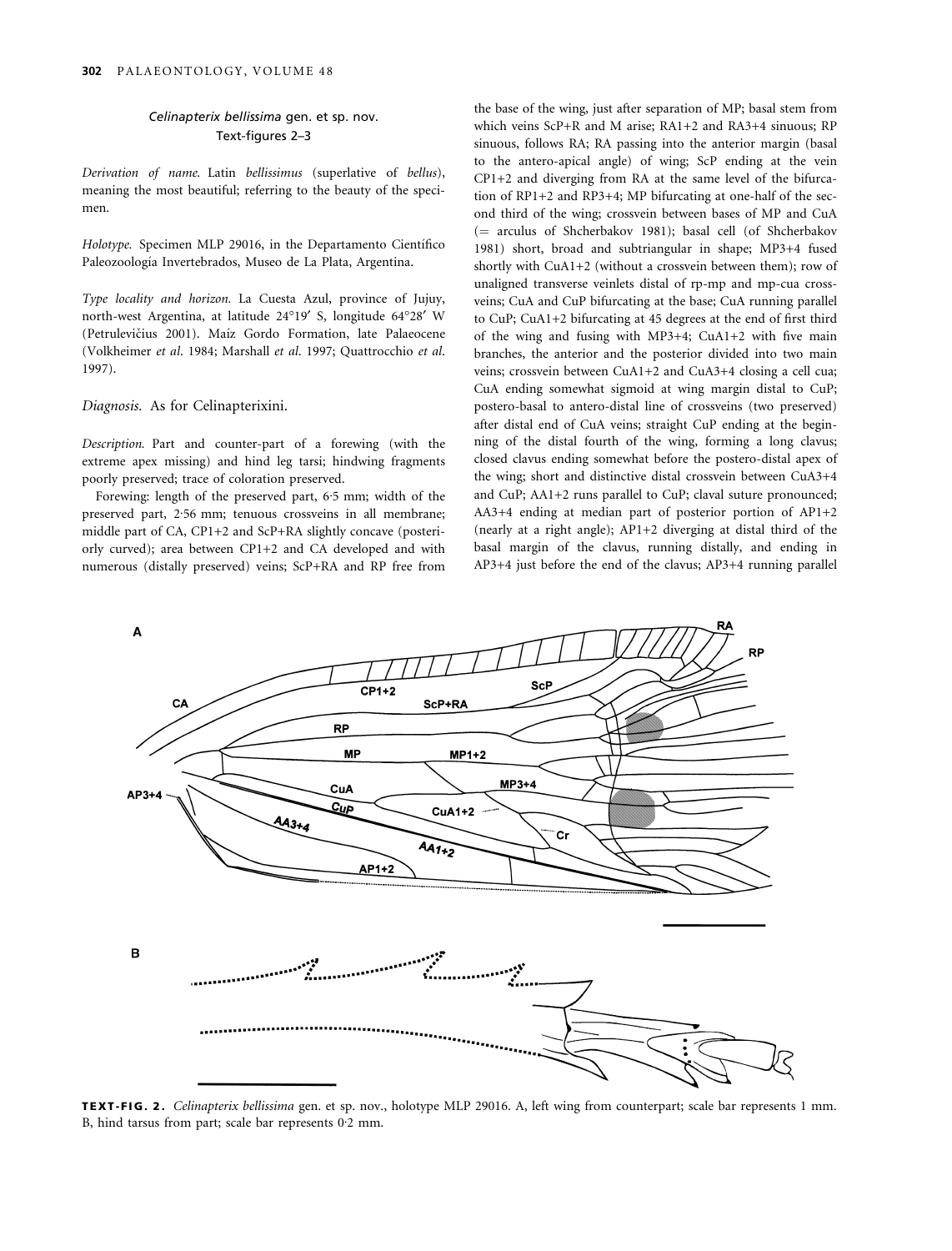(nearly touching) the basal margin of the clavus, touching the margin at the postero-basal corner and then running parallel to (nearly touching) the posterior margin of the clavus; tenuous crossveins between AA1+2 and AA3+4; numerous veinlets between CP1+2 and ScP, CuA and CuP, and AA1+2 and AP1+2.

Tibia and tarsus of hind leg: distal part of the tibia with three lateral spines and two well-developed apical spines; first tarsus with two well-developed spines and an apical, slightly curved, row of four preserved teeth (originally six?); second tarsus small with two well-developed spines (one is covered by the hind tarsus); length ratio of the basitarsus/third tarsus is 1:0.5; length ratio of the basitarsus/second tarsus is 1.5:1; length ratio from each point of insertion (dorsal view) (excluding spines length) of the basitarsus⁄second tarsus is 1:4 ⁄ 5; arolium developed with two lobules; one curved claw preserved.

Discussion. Following the phylogenetic system of Cimicida  $($  Homoptera + Heteroptera) proposed by Shcherbakov and Popov (2002), Celinapterix gen. nov. possess two synapomorphies of the Fulgoroidea: (1) forewing with short basal cell; (2) long AA3+4 + AP1+2 (1A + 2A of Shcherbakov and Popov, 2002) entering the commissural margin before the claval apex.

Emeljanov (1990) proposed a phylogenetic system for the Fulgoroidea. He included the families Achilixiidae, Hypochthonelidae and Gengidae in the Achilidae, Flatidae and Eurybranchyidae, respectively. The Acanalonidae was included in the Issidae, and the Bladininae was removed from the Nogodinidae and placed in the Issidae. Following the system proposed by Emeljanov (1990), Celinapterix possesses one of the synapomorphies of all Fulgoroidea except the Tettigometridae, i.e. loss of the basicubital plate in forewings. Celinapterix cannot be included in the Tettigometridae because the AA3+4 + AP1+2 passes into Ap3+4 at a considerable distance from the apex of the clavus and the CP is at or near the anterior margin without crossveins between them (Shcherbakov 1981).

Emeljanov (1990) proposed a synapomorphy of the group formed by the Achilidae, Dictyopharidae, Fulgoroidea, Issidae, Nogodinidae, Ricaniidae, Flatidae, Tropiduchidae, Lophopidae



TEXT-FIG. 3. Reconstruction of Celinapterix bellissima gen. et sp. nov. from part and counterpart, holotype. A, wing; scale bar represents 1 mm. B, hind tibia and tarsus; scale bar represents 0.5 mm.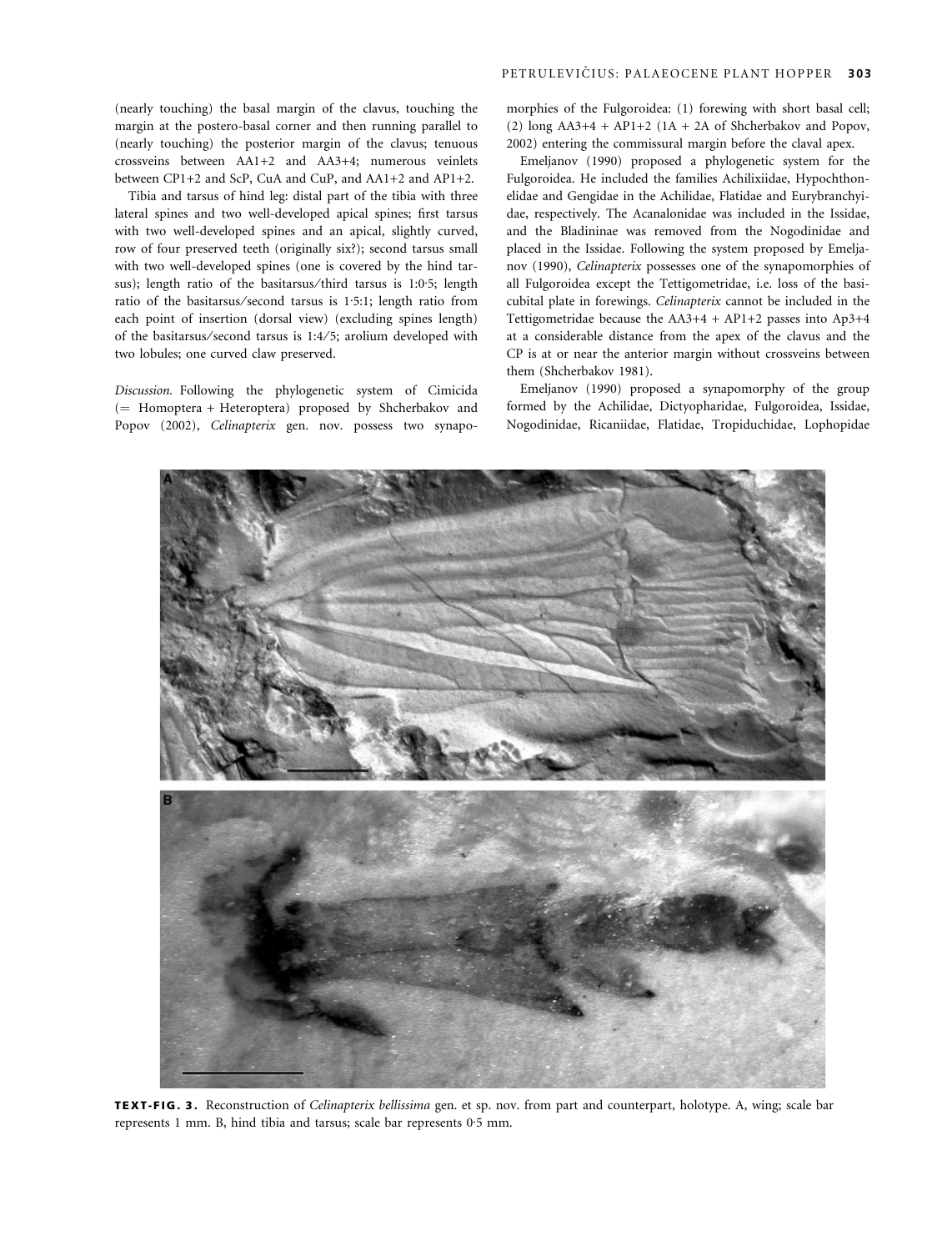and Eurybranchyidae, i.e. V-shaped amplification of the veins R (?) (ScR of Emeljanov 1990) and AA3+4 + Ap1+2 in the forewings. This character is not obvious in Celinapterix and presents homoplasy in different genera of different families, i.e. Ommatidiotus (Issidae) and Bladina. Even genera belonging to basal families, such as Cixiidae (Pintalia), have some V-shaped amplification of these two veins.

Celinapterix shares with the group formed by the Issidae, Nogodinidae, Ricaniidae, Flatidae, Tropiduchidae, Lophopidae and Eurybrachyidae two synapomorphies of the forewing, i.e. AA3+4 + Ap1+2 (claval vein of Emeljanov 1990) ending at the apex of the clavus and CP with crossveins to the costal margin. The families Tropiduchidae, Lophopidae and Eurybrachyidae share one synapomorphy that is absent in Celinapterix, i.e. in frontal view, an approximately lanceolate marginal cell behind the apex of the clavus (Emeljanov 1990). Other differences are listed as features of these families: in the Eurybrachyidae the CP is developed just to the mid length of the wing; in Lophopidae and Tropiduchidae the trunk of ScP+RA + is RP longer than the basal trunk (CP3+4 + ScP + R + M). The other difference that excludes the Eurybrachyidae, Lophopidae and Tropiduchidae is the presence in Celinapterix of a large, broad, basal cell, a character absent from these families. Celinapterix could not be included in the Ricaniidae, Eurybrachyidae or Lophopidae because the second tarsus of the hind leg has two spines. It also could not be included in the Ricaniidae for the same reasons that Henriksenopterix is excluded, i.e. RA passes into the anterior margin (basal to the antero-apical angle) of the wing, and the postero-apical angle is more or less distant from the apex of the clavus. The Ricaniidae have the apomorphic states of these characters, i.e. RA passes into the antero-apical angle of the wing, and the postero-apical angle immediately beyond apex of clavus. Celinapterix cannot be included in the Issidae because of its broad basal cell; in the Issidae the basal cell is obsolete or narrow (Fennah 1954; O'Brien and Wilson 1985). The Issidae sensu Emeljanov (1999) have (among other characters) monomorphic, coriaceous and convex forewings. Regrettably, Celinapterix lacks ovipositor characters. These possess the main characters postulated by Emeljanov (1990, 1999) to separate the Nogodinidae from the Issidae. Other differences with the Issidae are features of the different subfamilies: in the Caliscelinae the RP diverges from the ScP+RA at about the level of the apex; in the Tonginae and Trienopinae the postero-apical wing angle is coincident with the apex of the clavus, and the RA has many long branches in the basal half of the wing; in the Issinae the CP is not developed and there are no crossveins to the costal margin. Celinapterix cannot be included in the Flatidae because the clavus is tuberculate and the basal cell is narrow.

Celinapterix can be included in the Nogodinidae: Nogodininae because it has the unique synapomorphy of the taxon (i.e. a broad basal cell). It also has a second tarsus with two long spines, a character convergently (?) present in the Tettigometridae, Tropiduchidae, Issidae, Nogodinidae and Flatidae. The Nogodinidae sensu Fennah (1978, 1984, 1987) contains two subfamilies and six tribes based on characters of the ovipositor, tarsi and wing venation. All the remaining genera of the family not included in the Gastriniinae Fennah, 1987 are here considered to be Nogodininae. Thus, the Nogodininae including the Nogodinidae sensu Fennah (1978, 1984) have a broad basal cell, and the second tarsus with two long spines. In the Gastriniinae the ScP+R is fused for a long distance to the CP, the MP diverges distally, the basal cell is absent and CuA is without branches. Fennah (1987) noted that the first tarsus in the Gastriniinae is much longer (about double the length) than in the other Nogodinidae (see Fennah 1987, p. 365, Text-fig. 6). In the Nogodininae the basitarsus and second tarsus are subequal. The presence of a basitarsus that is longer than the second tarsus is also observed in Celinapterix, which probably implies that these taxa are symplesiomorphic.

Among the Nogodininae, the presence of a row of spines on the apical margin of the hind basitarsus excludes its attribution to the tribe Lipocallini (Fennah 1984). The tribes Epacriini and Bladinini are excluded because Celinapterix has a row of unaligned transverse veinlets distal of rp-mp and mp-cua crossveins. An aligned row of transverse veinlets distal of these crossveins is present in the Varsiini: Sassulina and the Nogodinini, but this character could be due to convergence in these two tribes because the Nogodinini have a strong row of crossveins, and in the Sassulina the row is weak. On other hand, this character is in conflict with the character 'presence ⁄ absence of setose eminence distal to the spines', present in all Varciini (Sassulina+Varciina) and absent in Nogodinini (Fennah 1978). The presence of a row of unaligned transverse veinlets distad of rp-mp and mp-cua crossveins seems to be an autapomorphy of Celinapterix.

Celinapterix has a slightly curved row of four preserved teeth in the distal part of the hind basitarsus. The disposition of the teeth seems to be different from the curved arrangement present in the Pisachini and Varciini. Thus, it is possible that there is no setose eminence distal to the spines, and that Celinapterix cannot be included in these tribes. The tribes without the setose eminence (which seems to be a plesiomorphy) are the Nogodinini, Epacriini, Bladinini and Mithymnini (sensu Fennah 1984). The Mithymnini could be excluded because of their submarginal CP and specialized wings, and the Nogodinini could be excluded because (as in other Nogodininae) the hind basitarsus and second tarsus are about the same length.

Celinapterix has a sigmoid RA, a character also present in other Nogodinidae such as Henriksenopterix (see above), Varciini: Sassulina as Sassula and Mindura, and Bladinini: Gaetuliina as Gaetulia and Salona. This character could be regarded as present in the stem group of the Nogodinidae and either lost or acquired many times during the evolution of the group. Regardless, Celinapterix has a sigmoid RA and first vein of RP, as any other Nogodinidae.

Celinapterix has a developed ScP and a hind basitarsus about 1.5 times the length of the second, which seems to be plesiomorphic at familial level. Other characters seem to be apomorphic, i.e. (1) unaligned row of transverse veinlets distal of rp-mp and mp-cua crossveins; (2) RA and first vein of RP sigmoid; (3) third tarsus about half the length of the basitarsus; (4) CuA with a divergent CuA1+2 (diverging at an acute angle from CuA3+4) resulting in a large cell (closed by a crossvein); (5) MP and CuA partially fused so the distal mp-cua crossvein is lost; (6) broad subcostal area; (7) middle part of CA and CP1+2 slightly concave (posteriorly curved); (8) smooth venation. These characters allow the erection of a new taxon at suprageneric level (Celinapterixini) among the Nogodininae.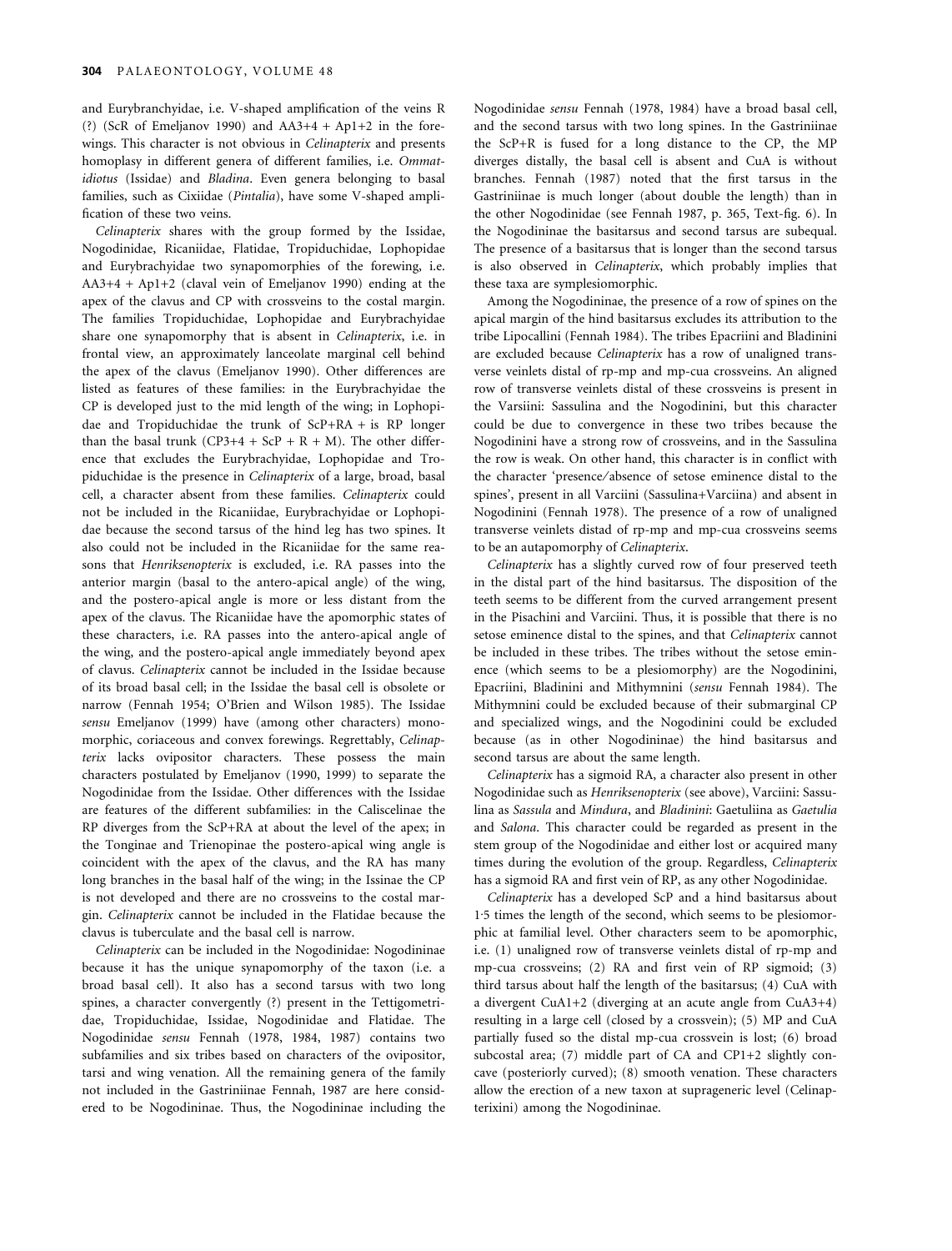All other fossil representatives of the Nogodinidae are unrelated to Celinapterix, and some of them are included in recent tribes. The American fossils included in the Nogodininae are Tonacatecutlius gibsoni from Mexican amber (Stroiński and Szwedo 2000) and Tainosia quisqueyae from Dominican amber (Szwedo and Stroin<sup>ski 2001)</sup>. These species possess all of the characters of Nogodinini: Nogodinina (Szwedo and Stroiński 2001). Tritophania patruelis (Jacobi (1937) and Eobladina antiqua (Haupt 1956) recorded from Europe belong to the Bladinini (Szwedo and Stroiński 2001). The latter is a Nogodinidae as Haupt (1956) noted (contrary to Carpenter 1992; who placed it in the Ricaniidae), but the internal relationships within the Bladinini are not clear because of its fragmentary condition. The presence of a long stalk between  $ScP + R$  in *T. patruelis* and E. antiqua excludes any relationships with Celinapterix.

## TAPHONOMY

The taphonomy of the insect assemblages of the Maíz Gordo Formation has been discussed by Petrulevičius (2001, 2002). Taphonomic cycles were identified and

interpreted as palaeoenvironmental cycles probably related to Milankovitch orbital cyclicity (Petrulevičius 2002). Of 7758 taphonomic elements (insects) recovered from the formation at five localities, only 0.09 per cent are considered to be complete articulated specimens. The remaining 99.91 per cent of specimens are disarticulated and fragmented, and are mainly represented by Coleoptera elytra.

Thus the insect described herein is a rare example of an articulated specimen. It is embedded in a matrix of green pelitic mudstone (Text-fig. 4). The visible elements are three wings and one fore leg, articulated to the body, and the tibia and tarsus of the hind leg. The left forewing is parallel to the bedding plane; the right wings and the legs are oblique to it (Text-fig. 4C–D). The tarsus and tibia of the hind leg are articulated, with the tarsus parallel to the bedding plane, but the tibia is oblique. The tarsus is  $0.4$  mm beneath the wings. The wings are threedimensionally preserved, retaining all convex–concave details in the venation. The forewing parallel to the bedding plane is not deformed; the oblique wings are



TEXT-FIG. 4. Celinapterix bellissima gen. et sp. nov. A, photograph from above (general habitus of the counterpart). B, composite reconstruction from above (general habitus of the counterpart). C, photograph in perspective of the stratification plane (general habitus of the part). D, interpretation of early fossil-diagenesis. The left forewing is parallel to the bedding plane; right wings and legs are oblique. The tarsus is parallel to the bedding plane, whereas the tibia is oblique. Scale bars represent 1 mm.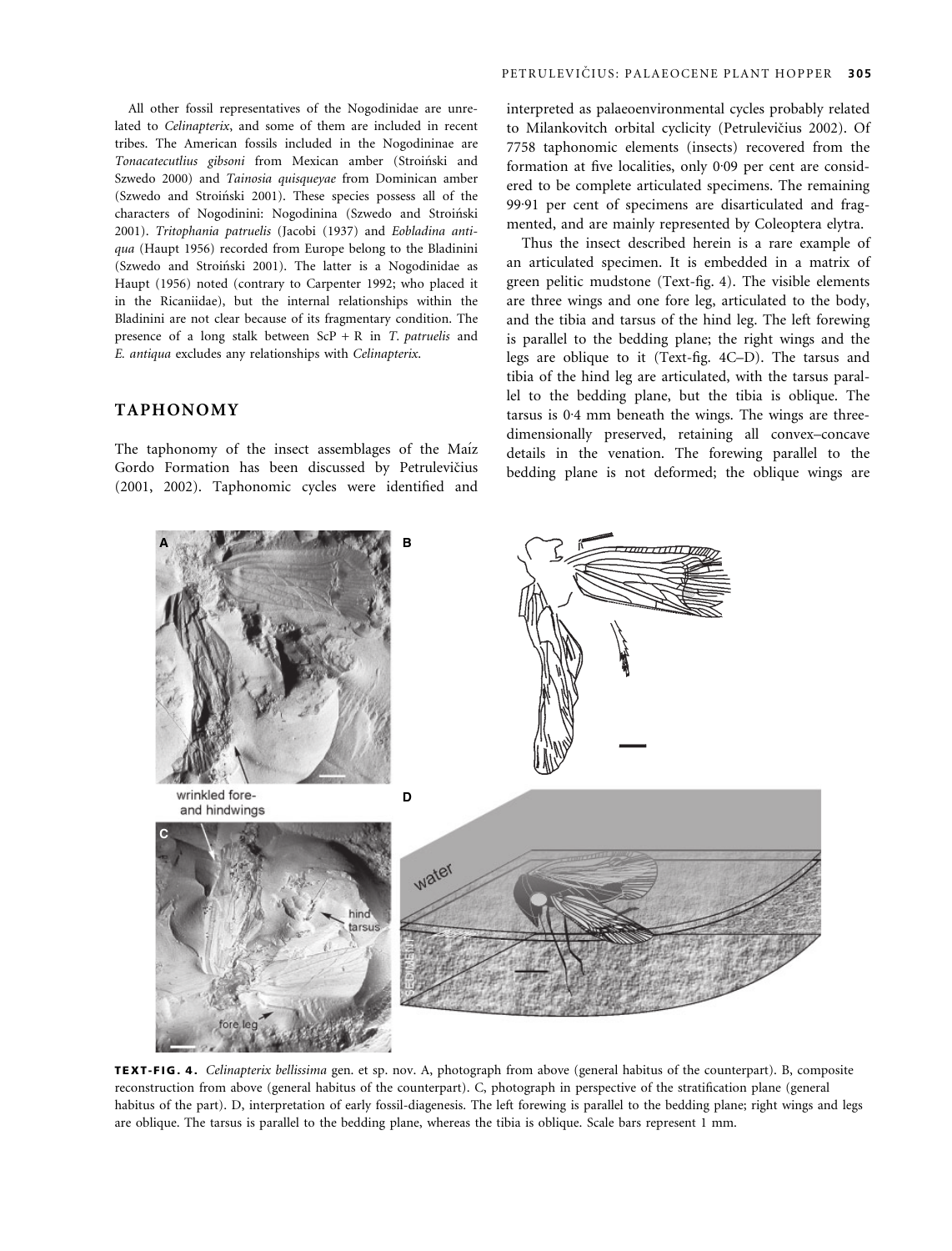deformed and wrinkled (Text-fig. 4A-C). The forewing has two circular brown spots in the distal part of the remigium. The visible legs are brown in colour. The other legs are apparently preserved but are deeply embedded in the matrix. The body is preserved as an amorphous mass readily distinguishable from the surrounding sediment.

Interpretation. The nogodinid is an ademic (terrestrial) organism from the lake. It seems that the production of the taphonomic element was simultaneous with the death of the plant hopper. This could have occurred either on the water surface or on the lake bottom; the allo-⁄ autochthony cannot be precisely established. Insects with a low surface ⁄ volume ratio sink faster than those with a higher ratio (Martínez-Delclòs and Martinell 1990). The plant hopper presumably had a large surface area as at least three wings were spread. It could have died on the water surface if the surface tension of the water was not surpassed.

The usual configuration of a buoyant winged insect (Petrulevičius pers. obs.; see Martínez-Delclòs and Martinell 1993, pl. 1, fig. G) is with wings, thorax and head touching the surface of the water, the abdomen slightly bent down, and legs pointing downwards. Insects that sink in a calm environment fall slowly without modification of this configuration (Martínez-Delclòs and Martinell 1993). Thus, the described fossil appears to have remained in the original buoyant position when it sank in a low-energy environment.

The situation in which articulated specimens have a long biostratinomy is possible with the concurrence of anoxic and calm conditions. Experiments have shown that insects (Vespidae and Muscidae) may remain articulated and intact for up to one year after sinking in anoxic, calm (and dark) conditions set up in the laboratory (Peñalver Molla 2002). In the case of the fossil considered herein, the biostratinomic process seems to have been short, as the body is preserved as an amorphous mass, and the wings and legs with tarsus and claws are still articulated.

Full articulation of specimens is uncommon at the La Mendieta locality and in general in the Maíz Gordo Formation (based on examination of 18,600 insects recovered from five localities; Petrulevičius 2001, 2002). However, the vast majority of specimens (disarticulated or articulated) are preserved three-dimensionally, with their original thickness retained, and undeformed. Three-dimensional preservation of specimens is interpreted as a result of the absence of compressional deformation during fossildiagenesis.

The insect is considered to have sunk through quiet water. On reaching the bottom it sank into a soupy substrate (Text-fig. 4D). Fossil-diagenesis seems to have occurred over an extended period of time but in a highly stable system because the soft parts of the body occur as

a decomposed amorphous mass. Although it is not possible to demonstrate a lack of micro-organism activity during biostratinomy, it is certain that micro-organism decomposition took place as the body has completely disintegrated but the appendages and wings remain attached.

## CONCLUSIONS

The specimen described herein is of interest because the Nogodinidae have a very poor fossil record. It is one of the oldest representatives of the Nogodinidae and the first fossil from South America. Its latest Palaeocene age postdates the Cretaceous isolation of South America; it probably represents an extinct lineage present on this continent during the Paleogene. However, the antiquity of the family is demonstrated by its subtropical cosmopolitan distribution (i.e. it is older than the Cretaceous isolation of South America). The specimen provides another example of the exceptional diversity of fossil insects preserved in the Maíz Gordo Formation. The insect is presumed to have fallen into a low-energy lacustrine environment where it sank through the water column and was embedded by its own weight in soupy sediment. Decomposition of soft-body parts occurred, but there was no compressional deformation.

Acknowledgements. I thank CONICET (National Research Council of Argentina) for the funds provided for this research. Thanks are also due to A. C. Riccardi, T. Bourgeoin, A. Stroinski, S. R. Fernández-López and M. C. Digiani for discussion.

## REFERENCES

- CARPENTER, F. M. 1992. Superclass Hexapoda. In MOORE, R. C. and KAESLER, R. L. (eds). Treatise on invertebrate paleontology (R), Arthropoda 4, 3/4. Geological Society of America, Boulder, and University of Kansas Press, Lawrence, 655 pp.
- CARVER, M., GROSS, G. F. and WOODWARD, T. E. 1991. Hemiptera. 429-509. In NAUMANN, I. D., CRANE, P. B., LAWRENCE, J. F., NEILSEN, E. S., SPRAD-BERY, J. P., TAYLOR, R. W., WHITTEN, M. J. and LITTLEJOHN, M. J. (eds). The insects of Australia. A textbook for students and research workers. Second edition. Melbourne University Press, Carlton, Victoria, 542 pp.
- DEL PAPA, C. 1999. Sedimentation on a ramp type lake margin: Paleocene–Eocene Maı´z Gordo Formation, northwestern Argentina. Journal of South American Earth Sciences, 12, 389– 400.
- D W ORAKO W SKA, I. 1988. Main veins of the wings of Auchenorrhyncha. Entomologische Abhandlungen, Staatliches Museum für Tierkunde Dresden, 52, 63-108.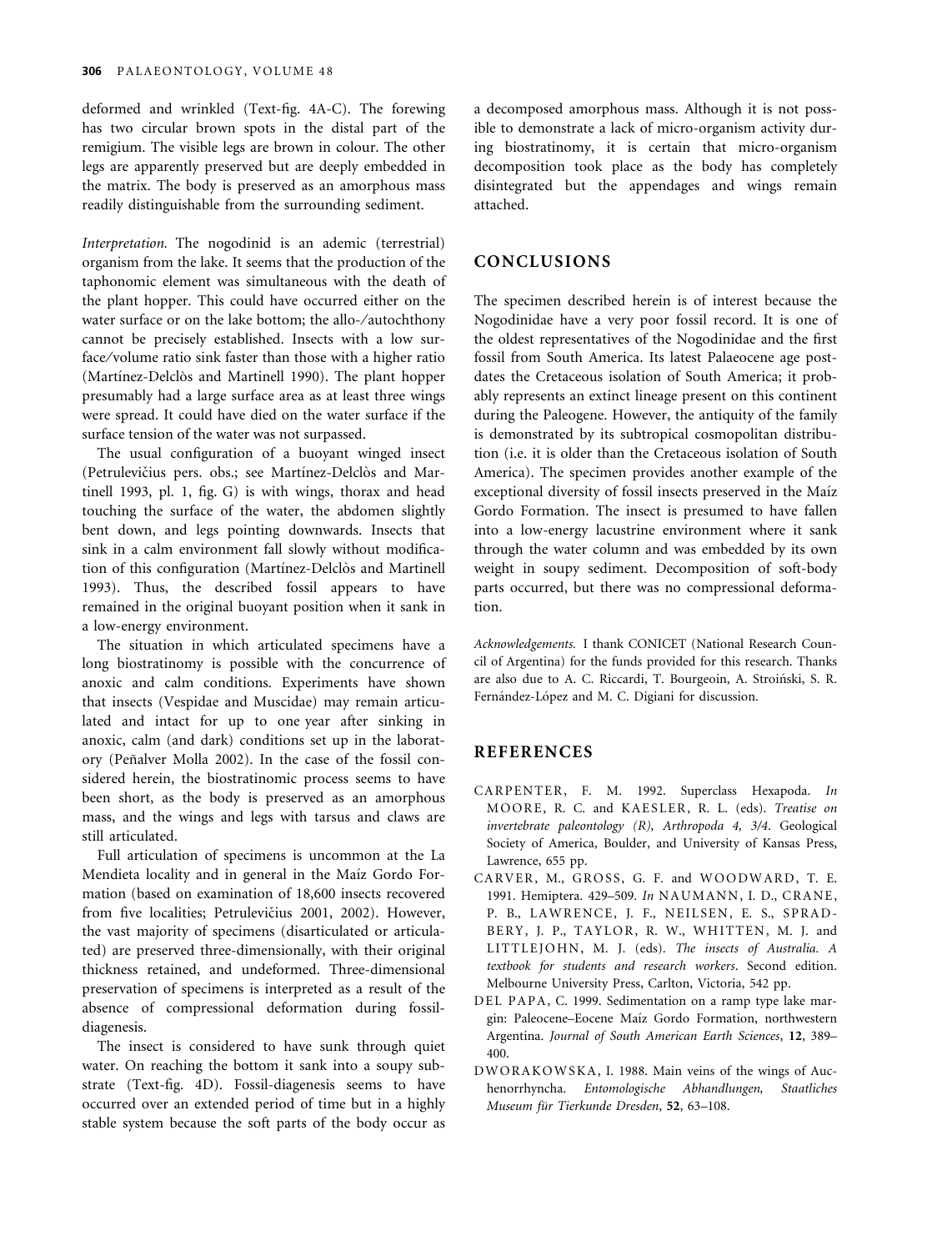- $EMELJANOV$ , A. F. 1990. An attempt to construct a phylogenetic tree for plant hoppers (Homoptera: Cicadina). Entomological Review, 69, 24–28.
- —— 1999. Notes on delimitation of families of the isside group with description of a new species of Caeliscelidae belonging to a new genus and tribe. Zoosystematica Rossica, 8, 61–72.
- FENNAH, R. G. 1954. The higher classification of the family Issidae (Hemiptera, Fulgoroidea), with description of new species. Transactions of the Royal Entomological Society, 105, 455–474.
- —— 1978. The higher classification of the Nogodinidae (Homoptera: Fulgoroidea) with the description of a new genus and species. Entomologists' Monthly Magazine, 113, 113–119.
- —— 1984. Revisionary notes on the classification of the Nogodinidae (Hemiptera, Fulgoroidea) with descriptions of new genera and a new species. Entomologists' Monthly Magazine, 120, 81–86.
- —— 1987. A new subfamily of Nogodinidae (Homoptera: Fulgoroidea) with the description of a new species of Gastrinia. Proceedings of the Entomological Society of Washington, 89, 363–366.
- FERNÁNDEZ-LÓPEZ, S. 1988. Bioestratigrafía y biocronología: su desarrollo histórico. 185-215. In MELÉN-DEZ, B. (ed.). Historia de la ciencia, historia de la paleontología. Curso de conferencias sobre historia de la paleontología. Real Academia de Ciencias Exactas, Físicas y Naturales, Madrid, 215 pp.
- 2000. Temas de Tafonomía. Departamento de Paleontología, Universidad Complutense de Madrid, Madrid, 167 pp.
- —— and F E R N A´ N D E Z J A L V O, Y. 2002. The limit between biostratinomy and fossildiagenesis. 27–36. In DE RENZI, M., PARDO ALONSO, M. V., BELINCHÓN, M., PEÑALVER, E., MONTOYA, P. and MÁRQUEZ-ALIAGA, A. (eds). Current topics on taphonomy and fossilization. Collecció Encontres 5, Ajuntament de Valencia, Valencia, 544 pp.
- HAUPT, H. 1956. Beitrag zur Kenntnis der Eozanen Arthropodenfauna des Geiseltales. Nova Acta Leopoldina, Neue Folge, 18, 90 pp.
- HENRIKSEN, K. L. 1922. Eocene insects from Denmark. Danmarks Geologiske Undersøgelse, 2, 5–34.
- J A CO BI, A. 1937. Eine neue Bernsteinzikade (Rhynchota: Homoptera). Sitzungberichte der Gesellschaft Naturforschender Freunde zu Berlin, 15, 188–189.
- KUKALOVÁ-PECK, J. 1983. Origin of the insect wing and wing articulation from the arthropodan leg. Canadian Journal of Zoology, 61, 1618–1669.
- 1991. Fossil history and the evolution of hexapod structures. 141-179. In NAUMANN, I. D., CRANE, P. B., LAWRENCE, J. F., NEILSEN, E. S., SPRADBERY, J. P., TAYLOR, R. W., WHITTEN, M. J. and LITTLEJOHN, M. J. (eds). The insects of Australia. A textbook for students and research workers. Second edition. Melbourne University Press, Carlton, Victoria, 542 pp.
- MARSHALL, L. G., SEMPERE, T. and BUTLER, R. F. 1997. Chronostratigraphy of the mammal-bearing Paleocene of South America. Journal of South American Earth Sciences, 10, 49–70.
- MARTINELL, J. and MARTÍNEZ-DELCLÒS, X. 1990. Observaciones de laboratorio sobre la flotabilidad de los

Insectos. Reunión sobre Tafonomia y Fosilización Communicaciones. Universidad de Madrid, 201–210.

- MARTÍNEZ-DELCLÒS, X. and MARTINELL, J. 1993. Insect taphonomy experiments. Their application to the cretaceous outcrops of lithographic limestones from Spain. Kaupia, Darmstädter Beiträge zur Naturgeschichte, 2, 133–134.
- O'BRIEN, L. B. and WILSON, S. W. 1985. Plant hopper systematics and external morphology. 61-102. In NAULT, L. R. and RODRIGUEZ, J. C. (eds). The leafhoppers and plant hoppers. John Wiley and Sons, New York, 500 pp.
- PENNY, N. D. and O'BRIEN, L. B. O. 2000. A synopsis of the Neotropical Nogodinidae (Hemiptera; Fulgoromorpha). Abstracts of the XXI International Entomological Congress, Foz do Iguacu, Brazil, 2, 913.
- PEÑALVER MOLLA, E. 2002. Los insectos dípteros del Mioceno del Este de la Península Ibérica; Rubielos de Mora, Bibesalbes y Bicorp. Tafonomía y sistemática. Unpublished PhD thesis, Universitat de València, España, 689 pp.
- PETRULEVIČIUS, J. F. 1999. A bittacid (Insecta, Mecoptera) from Maíz Gordo Formation, late Paleocene, northwestern Argentina. Actas XIV Congreso Geológico Argentino, 1, 367-368.
- 2001. Insectos del Paleógeno del Noroeste de la Argentina. Sistemática, tafonomía y paleosinecología. Unpublished PhD thesis, Universidad Nacional de La Plata, Argentina, 229 pp.
- —— 2002. Taphonomic cycles in the insect bearing strata of Maíz Gordo Formation, a Paleogene sequence of north-western Argentina. 289-295. Chapter 5. In DE RENZI, M., PARDO ALONSO, M. V., BELINCHÓN, M., PEÑAL-VER, E., MONTOYA, P. and MÁRQUEZ-ALIAGA, A. (eds). Current topics on taphonomy and fossilization, Colleccio´ Encontres 5, Ajuntament de Valencia, Valencia, 544 pp.
- 2003. Phylogenetic and biogeographical remarks on Thyridates (Mecoptera: Bittacidae), with the first fossil record of the taxon. Acta Zoologica Cracoviensia (Supplement. Fossil insects; special issue of the II International Congress on Palaeoentomology), 46, 257–265.
- and NEL, A. 1998. Odonata from the Late Paleocene, Maíz Gordo Formation (northwest Argentina). Actas X Congreso Latinoamericano de Geología y VI Congreso Nacional de Geología Económica, 1, 291.
- $-$  2002a. New palaeomacromiids from the Upper Paleocene of Argentina. Palaeontology, 44, 751–758.
- - 2002b. A new libelluloid dragonfly from late Paleocene deposits in Argentina (Odonata: Italoansida). European Journal of Entomology, 99, 485–489.
- $-$  2003. A new libelluloid dragonfly (Insecta: Odonata: Italoansida) from the late Paleocene of Argentina. Geobios, 36, 401–406.
- 2004. A new damselfly family from the Upper Palaeocene of Argentina. Palaeontology, 47, 109–116.
- —— and  $M U Z \acute{O} N$ , J. 1999. A new libelluloid family from the Upper Paleocene of Argentina. Palaeontology, 42, 667–682.
- PITON, L. 1940. Paléontologie du gisement éocène de Menat (Puy-de-Dôme), flore et faune. Mémoire de la Société d'Histoire Naturelle d'Auvergne, 1, 1–303.
- QUATTROCCHIO, M., VOLKHEIMER, W. and DEL PAPA, C. E. 1997. Palynology and paleoenvironment of the